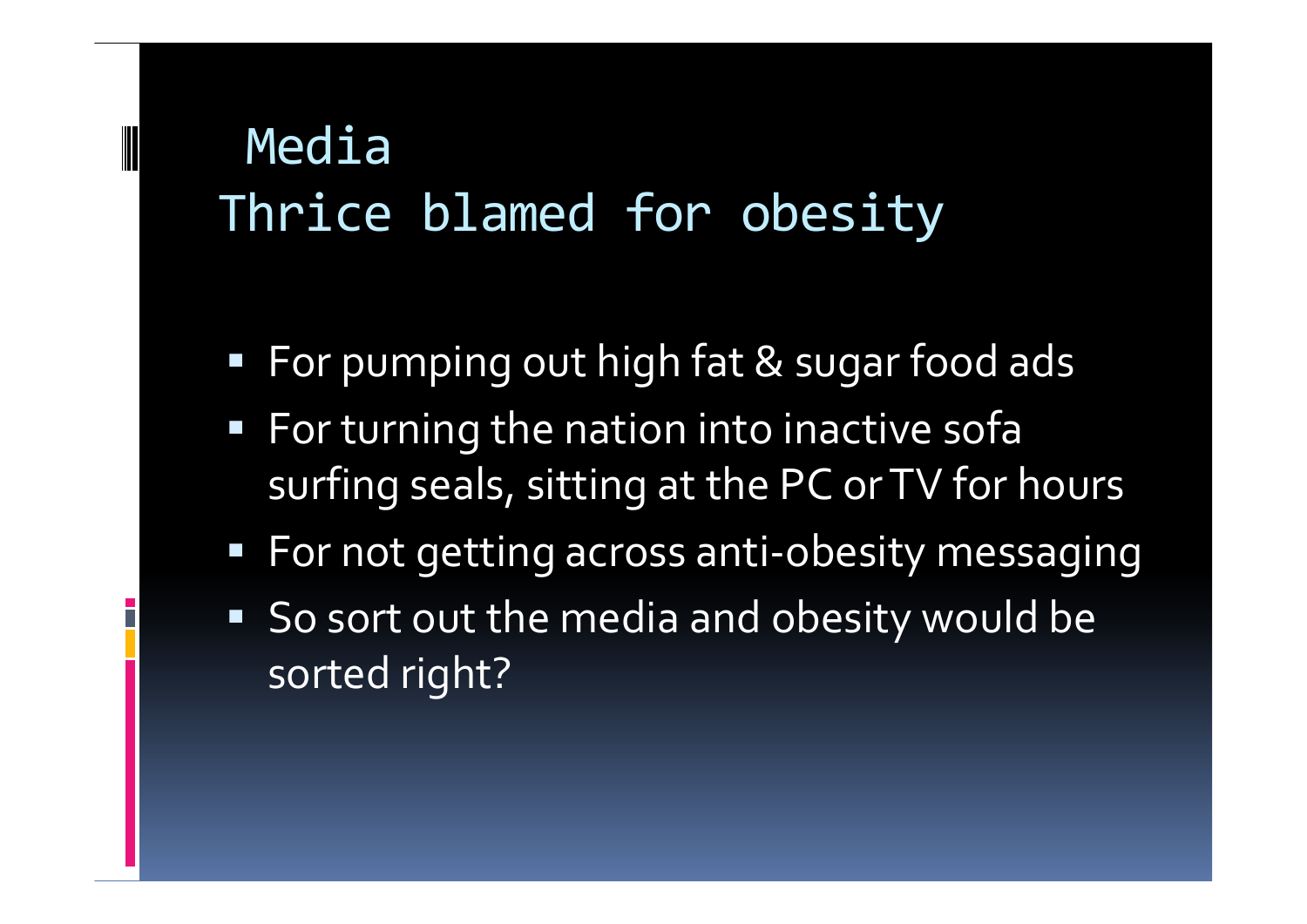# But the media message is already crystal clear

- **EX Cookery programmes and programmes about** weight (eg Supersize v Superskinny) are numerous and in general of high quality
- **Obesity is presented in terms of moral panic:** fat people are represented as lazy and lacking in will. Even Kate Middleton gets 'thinned'. For the media slim is good.
- **The media is, and always has been, the chief** pimp for a multi-billion diet industry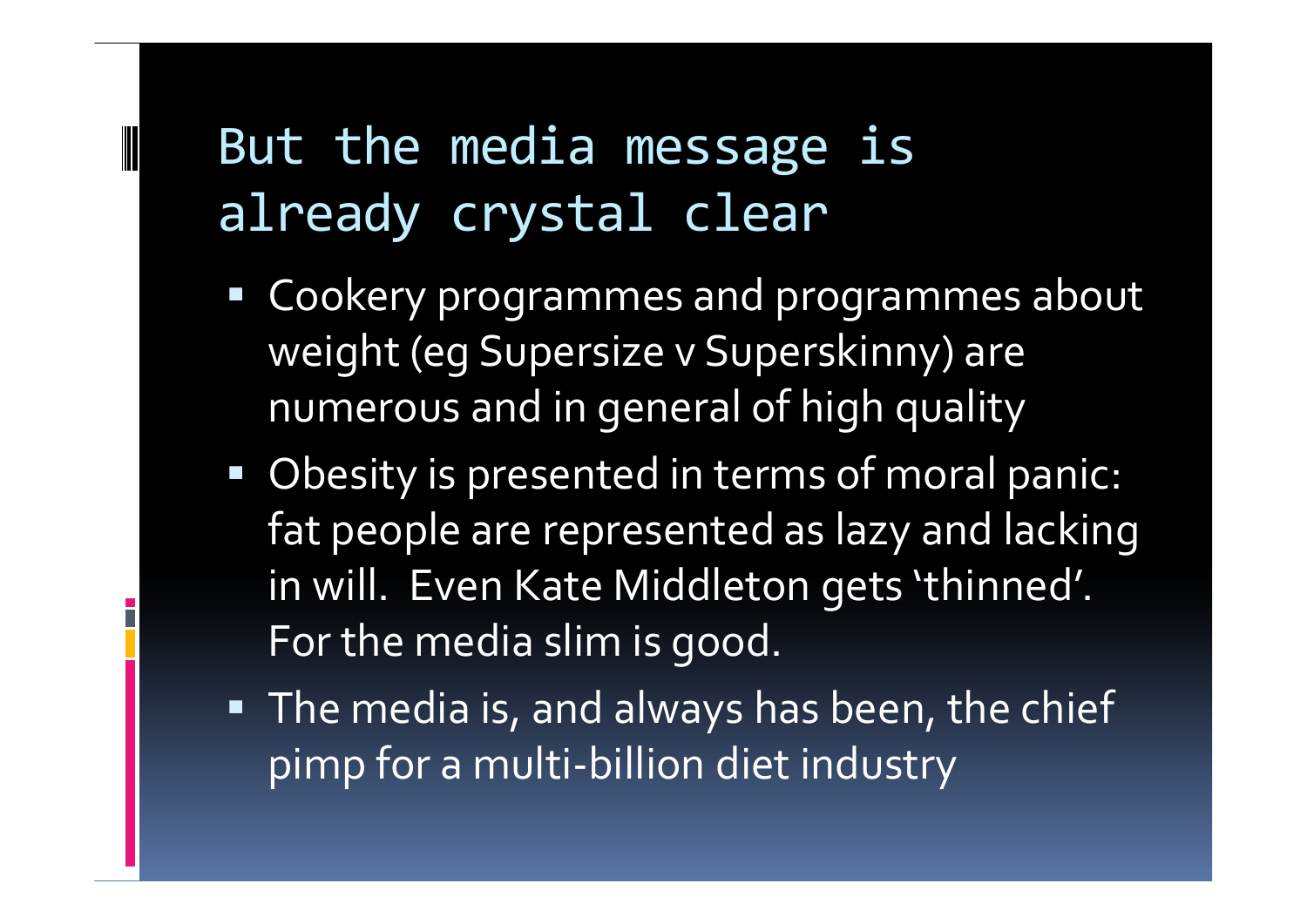# The media couldn't be more on your side but...

- **They still want to present obesity as** individual choice or, with child obesity, a consequence of poor parenting
- **They are unwilling to bite the food** manufacturers too hard at a time of recession
- They bridle if faced with 'nanny state' measures that curtail personal freedom
- And they are not there to educate the public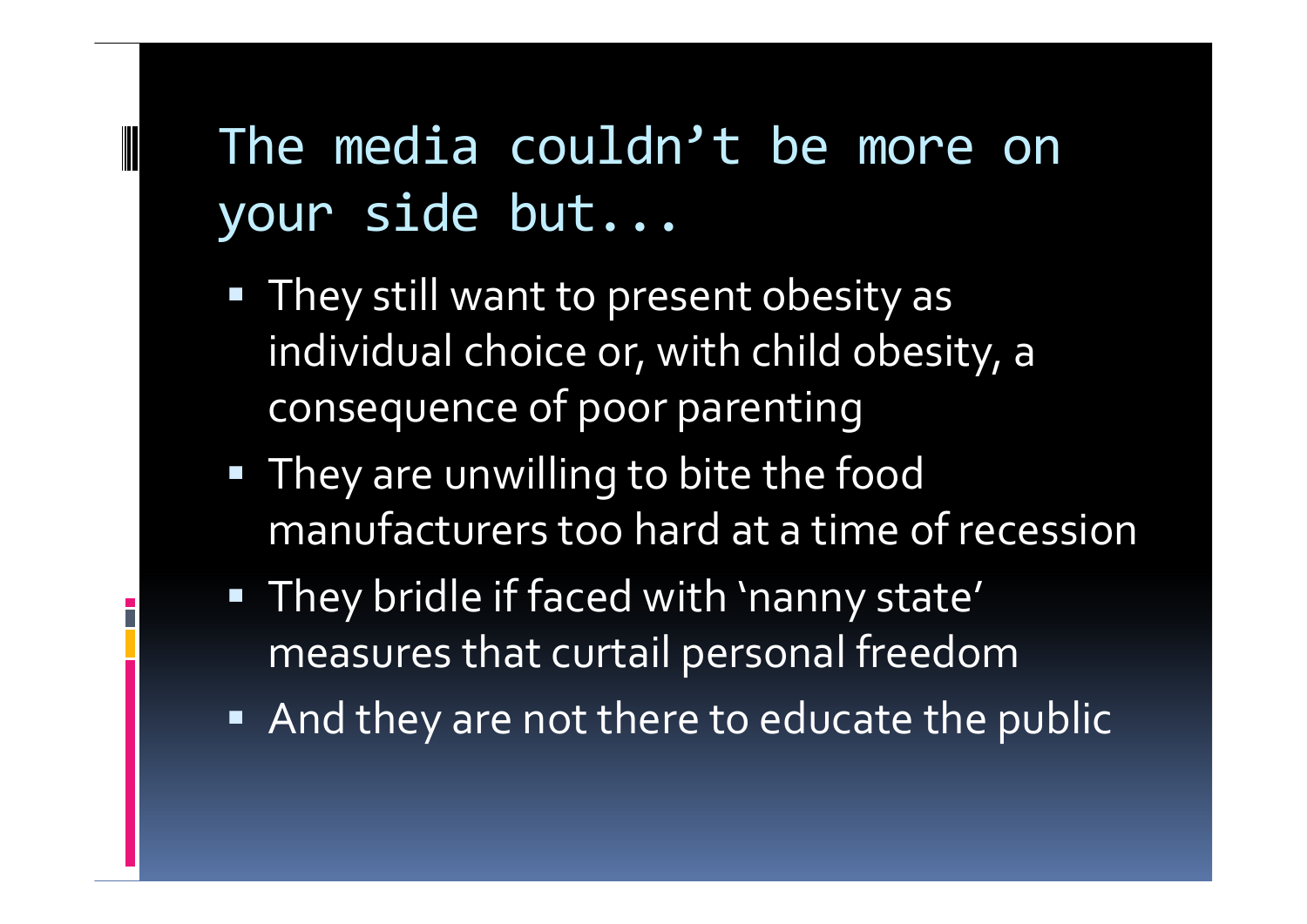#### Reframe the debate

- **EXTE:** Let the media force the pace of change, starting with conflicts of interest between DH and big food
- **Let them be outraged about the lack of sport** in schools
- **EXTER 1** Let them beat the government with a stick